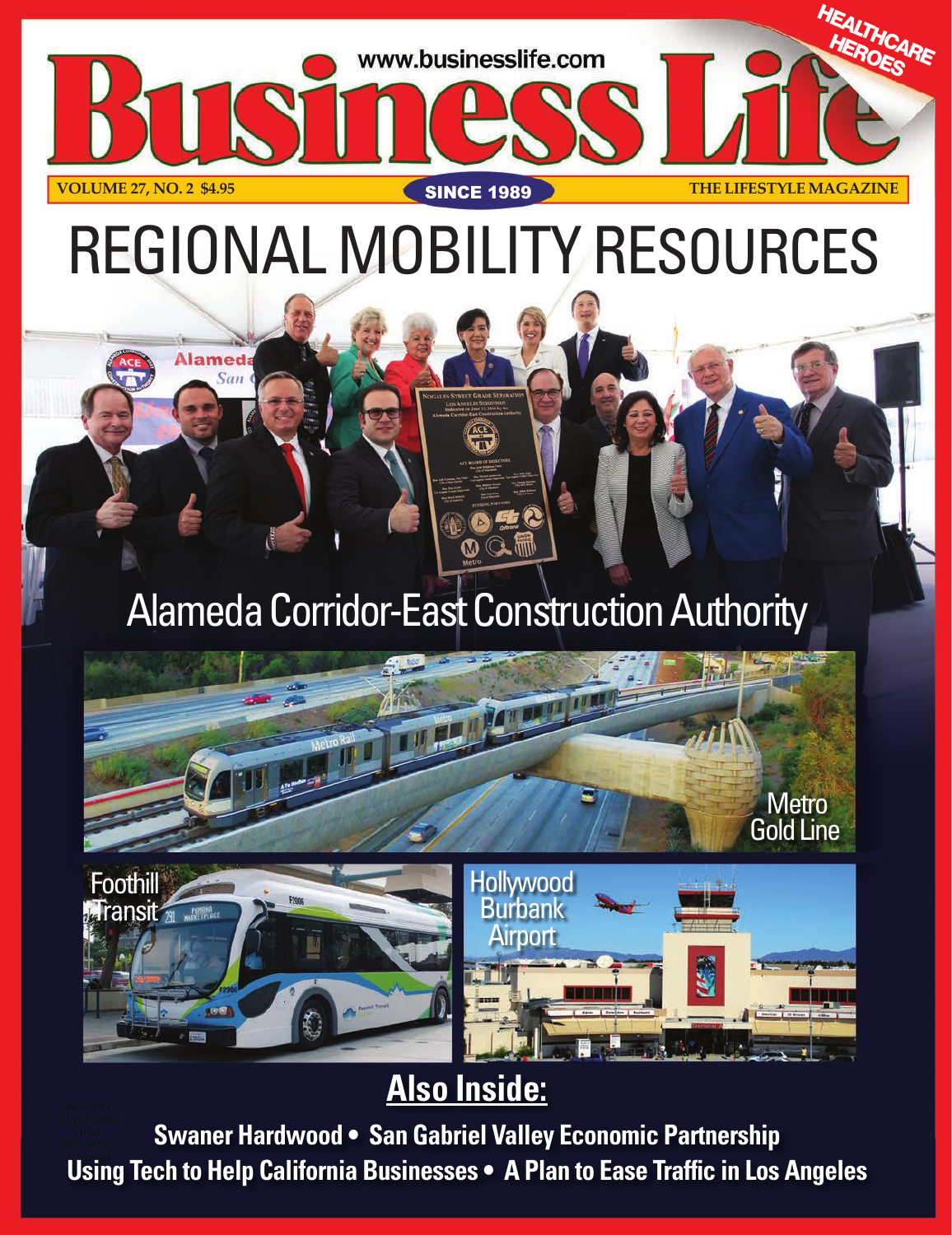## **ACE MAKES PROGRESS THROUGH BUSIEST PHASE EVER**



## ALAMEDA CORRIDOR-EAST **CONSTRUCTION** AUTHORITY

*By the Hon. Jack Hadjinian* **Rail is generally a safe and efficient**<br>way to move people and goods<br>through Southern California, help-<br>ing to preserve both a quality of life we way to move people and goods through Southern California, helping to preserve both a quality of life we cherish and an industry we depend on. Directly or indirectly, goods movement accounts for one-third of all jobs and economic activity in Southern California.

But while trains reduce the number



**Foothill Transit bus carrying dignitaries, the first vehicle to drive through the newly opened Nogales Street underpass on Friday, June 17.**

of large trucks on our congested highways, they also can block traffic at crossings and result in collisions.

To resolve the community impacts

arising from more frequent and longer freight trains on the transcontinental railroad routes in the San Gabriel Valley, local governments established the